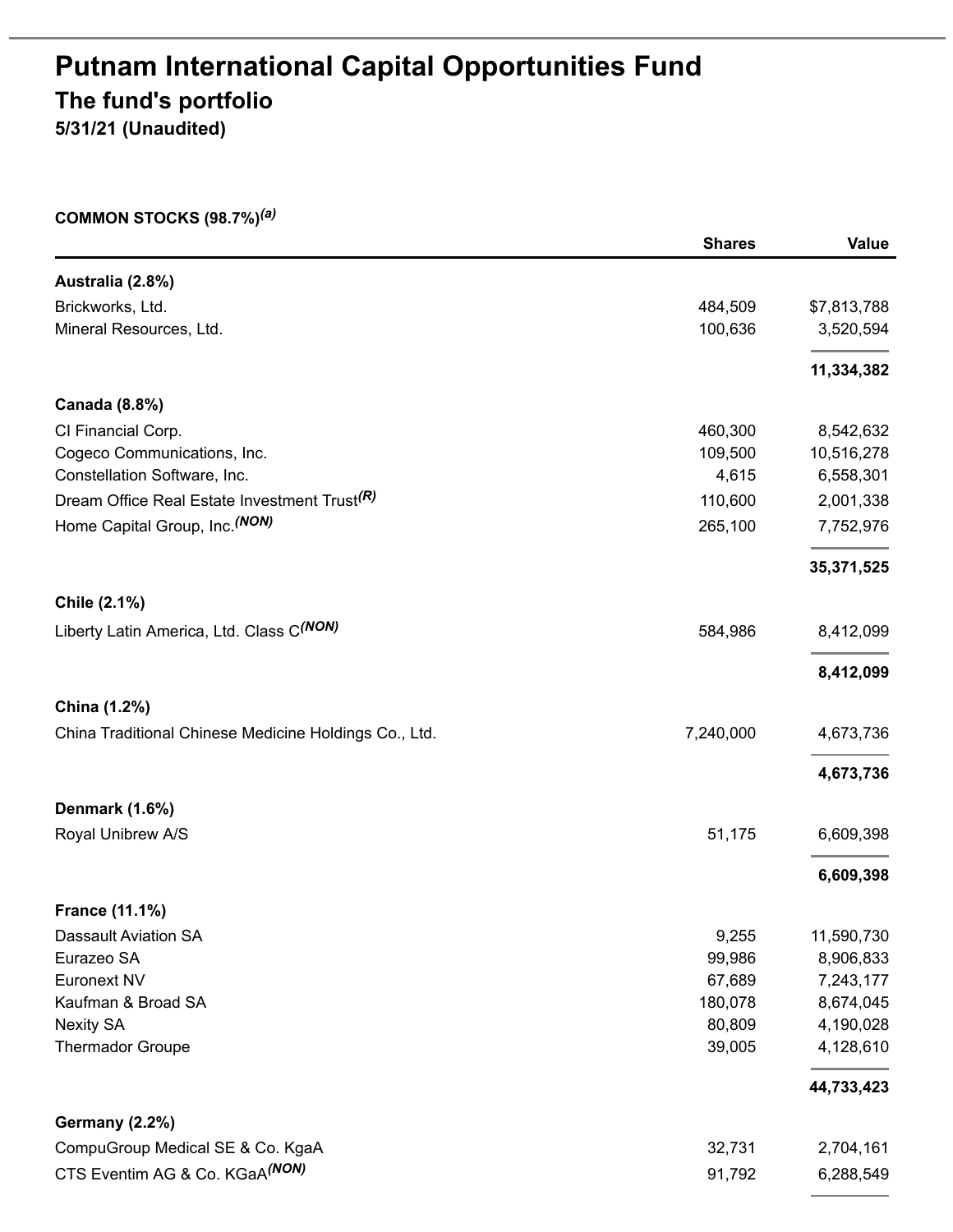|                                          |           | 8,992,710  |
|------------------------------------------|-----------|------------|
| Greece (4.2%)                            |           |            |
| Motor Oil (Hellas) Corinth Refineries SA | 448,088   | 7,409,466  |
| <b>OPAP SA</b>                           | 613,495   | 9,650,829  |
|                                          |           | 17,060,295 |
| Hong Kong (0.8%)                         |           |            |
| Melco International Development, Ltd.    | 1,723,000 | 3,156,987  |
|                                          |           | 3,156,987  |
| India (1.6%)                             |           |            |
| Indian Energy Exchange, Ltd.             | 1,314,555 | 6,486,354  |
|                                          |           | 6,486,354  |
| Ireland $(2.3%)$                         |           |            |
| Dalata Hotel Group PLC(NON)              | 939,426   | 5,052,020  |
| Hibernia REIT PLC <sup>(R)</sup>         | 2,940,168 | 4,331,148  |
|                                          |           | 9,383,168  |
| Italy (0.6%)                             |           |            |
| DiaSorin SpA                             | 13,159    | 2,321,161  |
|                                          |           | 2,321,161  |
| Japan (20.7%)                            |           |            |
| Amano Corp.                              | 258,200   | 6,735,039  |
| Daiho Corp.                              | 69,900    | 2,590,185  |
| Daiseki Co., Ltd.                        | 176,700   | 6,668,380  |
| Fukui Computer Holdings, Inc.            | 266,000   | 10,462,239 |
| JINS Holdings, Inc.                      | 51,900    | 3,784,941  |
| Kobe Bussan Co., Ltd.                    | 152,300   | 3,832,633  |
| Kyowa Exeo Corp.                         | 197,100   | 4,827,232  |
| Kyudenko Corp.                           | 293,100   | 9,033,036  |
| Nabtesco Corp.                           | 89,300    | 4,081,449  |
| Nakanishi, Inc.                          | 196,100   | 4,106,432  |
| NSD Co., Ltd.                            | 307,600   | 4,968,201  |
| PALTAC Corp.                             | 134,000   | 7,051,668  |
| Solasto Corp.                            | 236,800   | 2,813,529  |
| Takeuchi Manufacturing Co., Ltd.         | 243,700   | 6,430,032  |
| TechnoPro Holdings, Inc.                 | 81,700    | 5,846,606  |
|                                          |           | 83,231,602 |
| <b>Jersey (2.2%)</b>                     |           |            |
| Breedon Group PLC(NON)                   | 5,705,648 | 8,744,947  |
|                                          |           | 8,744,947  |
| <b>Mexico (2.0%)</b>                     |           |            |
| Megacable Holdings SAB de CV (Units)     | 2,153,334 | 8,181,761  |

L,

 $\overline{a}$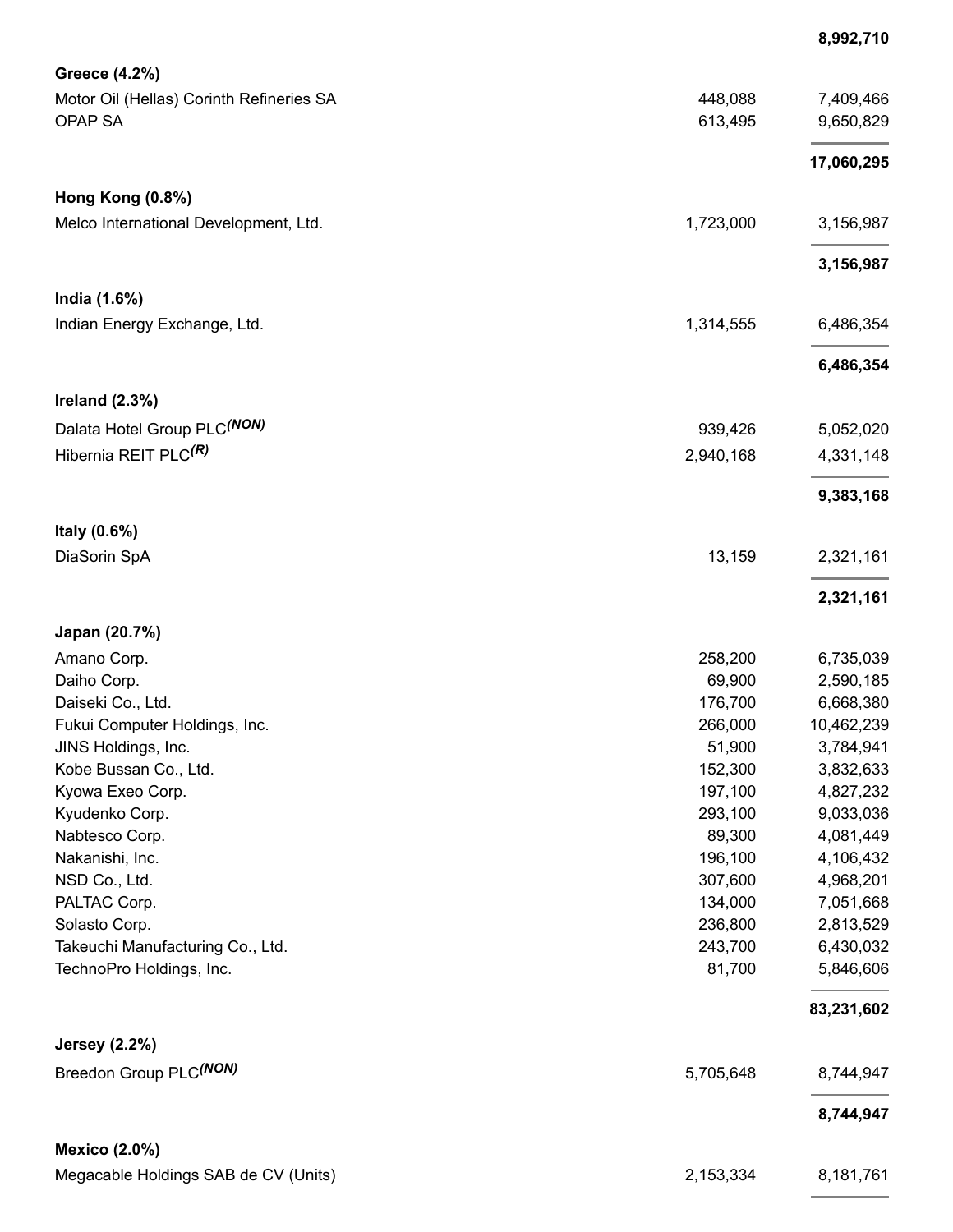|                                                                                              |                      | 8,181,761      |
|----------------------------------------------------------------------------------------------|----------------------|----------------|
| Netherlands (1.3%)                                                                           |                      |                |
| <b>QIAGEN NV(NON)</b>                                                                        | 109,535              | 5,381,633      |
|                                                                                              |                      |                |
|                                                                                              |                      | 5,381,633      |
| <b>Russia (0.6%)</b>                                                                         |                      |                |
| <b>Globaltrans Investment PLC</b>                                                            | 375,591              | 2,422,562      |
|                                                                                              |                      |                |
|                                                                                              |                      | 2,422,562      |
| South Korea (3.1%)                                                                           |                      |                |
| Hana Financial Group, Inc.                                                                   | 155,438              | 6,487,617      |
| i-SENS, Inc.                                                                                 | 60,106               | 1,503,593      |
| Vieworks Co., Ltd.                                                                           | 129,411              | 4,322,209      |
|                                                                                              |                      | 12,313,419     |
|                                                                                              |                      |                |
| Spain (3.2%)                                                                                 | 413,304              | 9,031,742      |
| Cia de Distribucion Integral Logista Holdings SA<br>Fomento de Construcciones y Contratas SA | 297,848              | 3,755,598      |
|                                                                                              |                      |                |
|                                                                                              |                      | 12,787,340     |
| Sweden (1.6%)                                                                                |                      |                |
| BHG Group AB <sup>(NON)</sup>                                                                | 319,297              | 6,267,398      |
|                                                                                              |                      |                |
|                                                                                              |                      | 6,267,398      |
| Switzerland (1.7%)                                                                           |                      |                |
| Swissquote Group Holding SA                                                                  | 42,579               | 6,863,763      |
|                                                                                              |                      |                |
|                                                                                              |                      | 6,863,763      |
| Taiwan (6.8%)                                                                                |                      |                |
| Elite Material Co., Ltd.                                                                     | 1,306,000            | 7,720,986      |
| Lite-On Technology Corp.                                                                     | 3,320,000            | 7,922,856      |
| momo.com, Inc.                                                                               | 92,000               | 4,112,399      |
| Sino-American Silicon Products, Inc.                                                         | 1,253,000            | 7,610,912      |
|                                                                                              |                      | 27,367,153     |
|                                                                                              |                      |                |
| United Kingdom (16.2%)                                                                       |                      |                |
| <b>Admiral Group PLC</b><br>Afren PLC(NON)(F)                                                | 79,928               | 3,333,703      |
| <b>Bellway PLC</b>                                                                           | 4,060,504<br>127,144 | 6<br>6,456,016 |
| Berkeley Group Holdings PLC (The)                                                            | 157,534              | 10,460,579     |
| Cairn Energy PLC                                                                             | 506,833              | 1,169,537      |
| Domino's Pizza Group PLC                                                                     | 996,242              | 5,163,260      |
| Dr. Martens PLC(NON)                                                                         | 595,476              | 4,144,223      |
| Jet2 PLC(NON)                                                                                | 151,872              | 2,909,644      |
| Liberty Global PLC Class C(NON)                                                              | 304,800              | 8,296,656      |
| Nomad Foods, Ltd. (NON)                                                                      | 218,400              | 6,698,328      |
| PageGroup PLC(NON)                                                                           | 1,021,318            | 8,681,928      |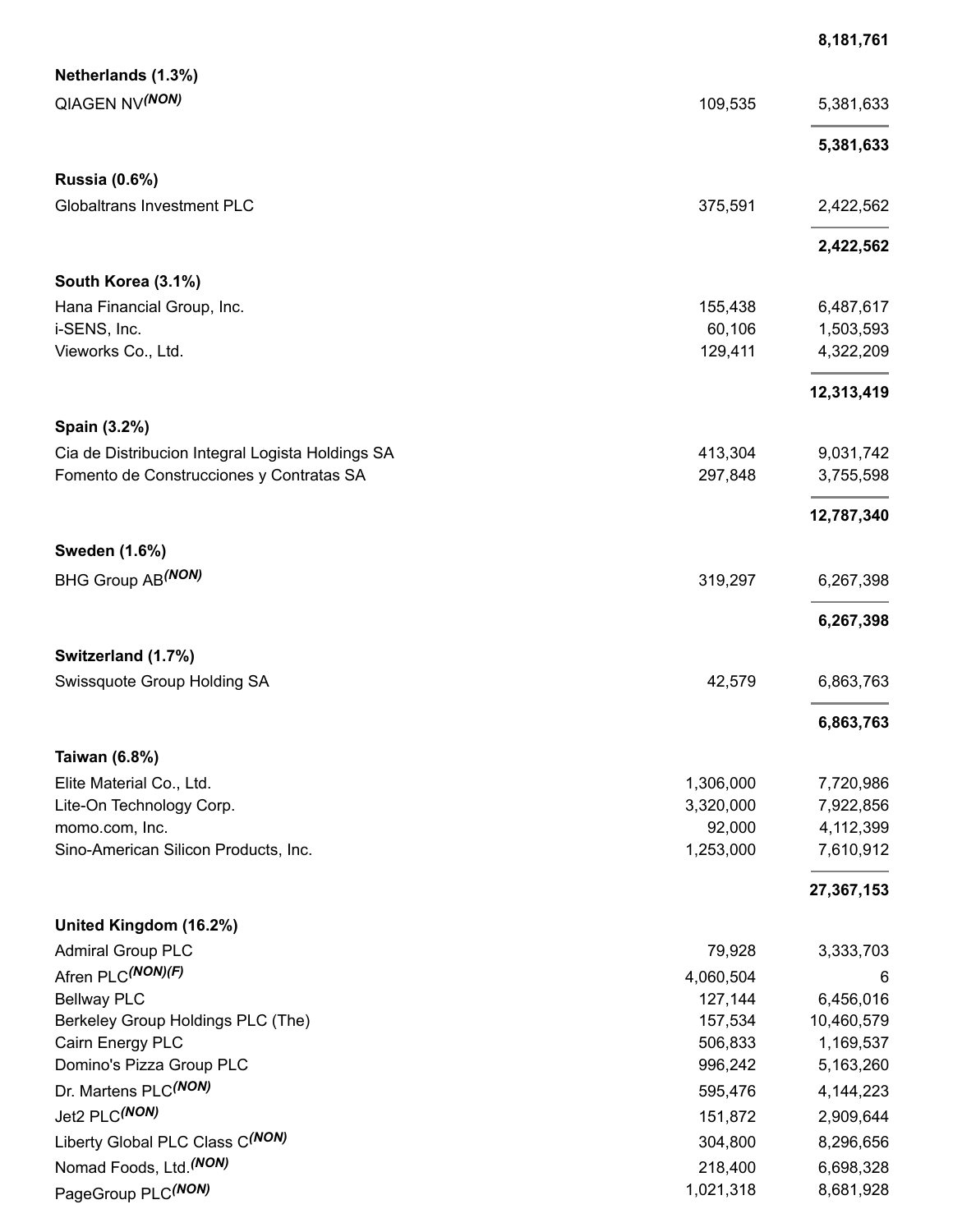| Vivo Energy PLC                          | 5,449,590 | 7,888,463     |
|------------------------------------------|-----------|---------------|
|                                          |           | 65,202,343    |
| Total common stocks (cost \$322,319,053) |           | \$397,299,159 |
|                                          |           |               |

### **U.S. TREASURY OBLIGATIONS (0.1%)** *(a)*

|                                                  | <b>Principal</b><br>amount | Value     |
|--------------------------------------------------|----------------------------|-----------|
| U.S. Treasury Notes                              |                            |           |
| $2.00\%$ , $2/15/25^{(i)}$                       | \$116,000                  | \$123,156 |
| $1.125\%$ , 2/28/27 <sup>(i)</sup>               | 296,000                    | 299,419   |
| Total U.S. treasury obligations (cost \$422,575) |                            | \$422,575 |

### **SHORT-TERM INVESTMENTS (1.4%)** *(a)*

|                                                               |               | <b>Principal</b><br>amount/<br>shares | Value         |
|---------------------------------------------------------------|---------------|---------------------------------------|---------------|
| Putnam Short Term Investment Fund Class P 0.08% (AFF)         | <b>Shares</b> | 2,713,176                             | \$2,713,176   |
| State Street Institutional U.S. Government Money Market Fund, |               |                                       |               |
| Premier Class 0.03% <sup>(P)</sup>                            | <b>Shares</b> | 1,230,000                             | 1,230,000     |
| U.S. Treasury Bills 0.109%, 6/3/21                            |               | \$375,000                             | 375,000       |
| U.S. Treasury Bills 0.037%, 6/29/21(SEGSF)                    |               | 900,000                               | 900,000       |
| U.S. Treasury Bills 0.042%, 6/10/21                           |               | 500,000                               | 500,000       |
| Total short-term investments (cost \$5,718,144)               |               |                                       | \$5,718,176   |
| <b>TOTAL INVESTMENTS</b>                                      |               |                                       |               |
| Total investments (cost \$328,459,772)                        |               |                                       | \$403,439,910 |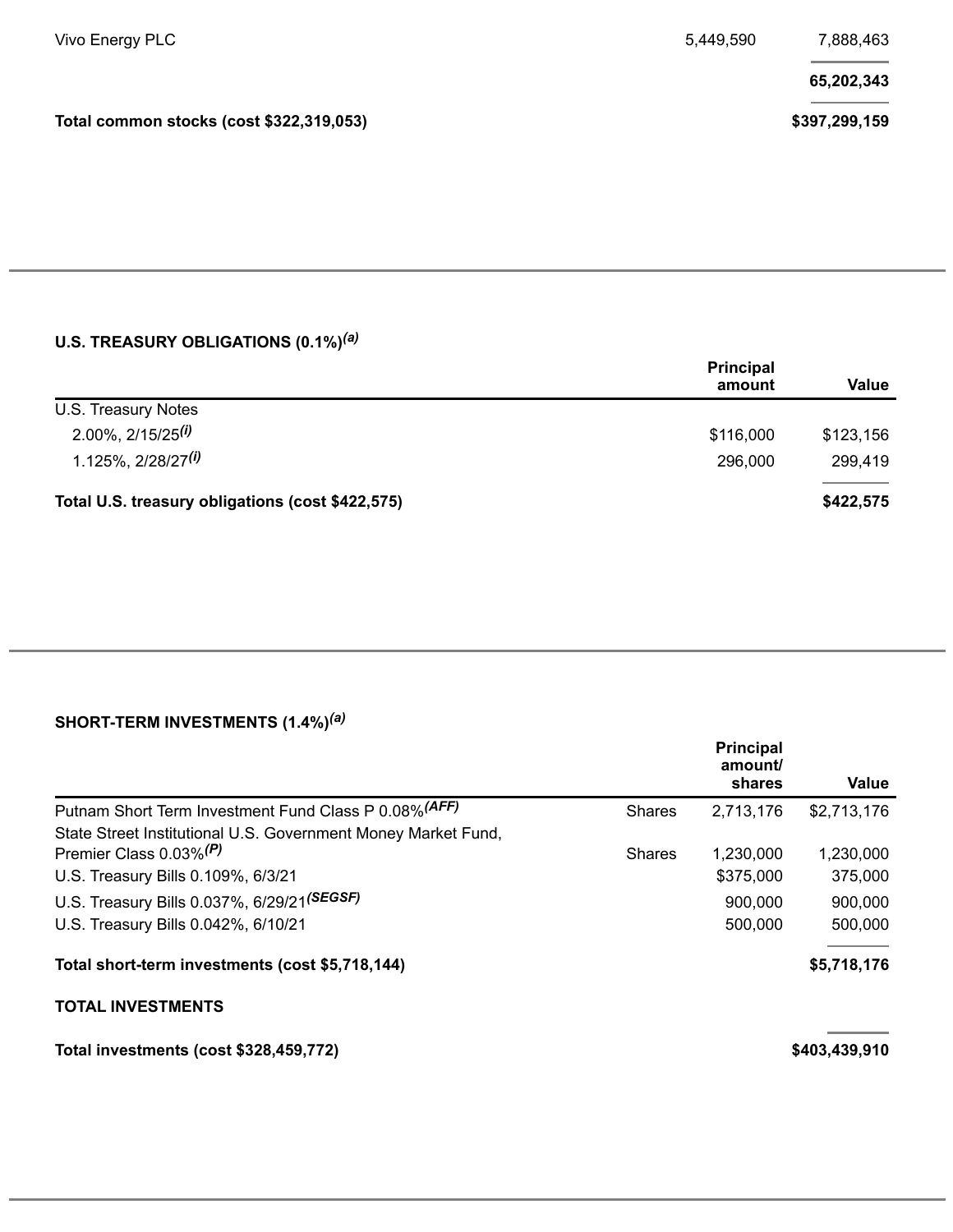| Counterparty                | <b>Currency</b>                            | <b>Contract</b><br>type* | <b>Delivery</b><br>date | Value      | <b>Aggregate face</b><br>value | <b>Unrealized</b><br>appreciation/<br>(depreciation) |
|-----------------------------|--------------------------------------------|--------------------------|-------------------------|------------|--------------------------------|------------------------------------------------------|
| <b>Bank of America N.A.</b> |                                            |                          |                         |            |                                |                                                      |
|                             | Australian Dollar                          | Buy                      | 7/21/21                 | \$434,408  | \$428,070                      | \$6,338                                              |
|                             | <b>British Pound</b>                       | Buy                      | 6/16/21                 | 6,723,269  | 6,617,459                      | 105,810                                              |
|                             | Euro                                       | Sell                     | 6/16/21                 | 2,980,270  | 2,869,853                      | (110, 417)                                           |
|                             | Japanese Yen                               | Sell                     | 8/18/21                 | 2,467,648  | 2,474,745                      | 7,097                                                |
|                             | <b>Swiss Franc</b>                         | Buy                      | 6/16/21                 | 452,074    | 440,827                        | 11,247                                               |
|                             | <b>Swiss Franc</b>                         | Sell                     | 6/16/21                 | 452,074    | 453,426                        | 1,352                                                |
| <b>Barclays Bank PLC</b>    |                                            |                          |                         |            |                                |                                                      |
|                             | <b>British Pound</b>                       | Sell                     | 6/16/21                 | 11,742,953 | 11,562,900                     | (180, 053)                                           |
|                             | Euro                                       | Sell                     | 6/16/21                 | 2,049,678  | 1,994,643                      | (55,035)                                             |
|                             | Hong Kong Dollar Buy                       |                          | 8/18/21                 | 694,429    | 693,966                        | 463                                                  |
|                             | Japanese Yen                               | Sell                     | 8/18/21                 | 7,702,483  | 7,724,962                      | 22,479                                               |
|                             | Swedish Krona                              | Buy                      | 6/16/21                 | 1,105,369  | 1,101,390                      | 3,979                                                |
| Citibank, N.A.              |                                            |                          |                         |            |                                |                                                      |
|                             | <b>Australian Dollar</b>                   | Buy                      | 7/21/21                 | 117,039    | 115,239                        | 1,800                                                |
|                             | <b>British Pound</b>                       | Buy                      | 6/16/21                 | 5,660,002  | 5,573,230                      | 86,772                                               |
|                             | Canadian Dollar                            | Sell                     | 7/21/21                 | 4,571,032  | 4,386,860                      | (184, 172)                                           |
|                             | Chilean Peso                               | Sell                     | 7/21/21                 | 7,822,318  | 7,899,119                      | 76,801                                               |
|                             | Chinese Yuan                               |                          |                         |            |                                |                                                      |
|                             | (Offshore)                                 | Buy                      | 8/18/21                 | 3,020,181  | 2,966,779                      | 53,402                                               |
|                             | Danish Krone                               | Buy                      | 6/16/21                 | 1,656,592  | 1,635,663                      | 20,929                                               |
|                             | Euro                                       | Buy                      | 6/16/21                 | 6,130,319  | 5,972,114                      | 158,205                                              |
|                             | <b>Goldman Sachs International</b>         |                          |                         |            |                                |                                                      |
|                             | <b>British Pound</b>                       | Sell                     | 6/16/21                 | 1,638,799  | 1,603,165                      | (35, 634)                                            |
|                             | Canadian Dollar                            | Sell                     | 7/21/21                 | 613,713    | 555,491                        | (58, 222)                                            |
|                             | Chinese Yuan                               |                          |                         |            |                                |                                                      |
|                             | (Offshore)                                 | Sell                     | 8/18/21                 | 2,839,010  | 2,788,611                      | (50, 399)                                            |
|                             | Euro                                       | Sell                     | 6/16/21                 | 4,328,212  | 4,226,728                      | (101, 484)                                           |
|                             | Japanese Yen                               | Buy                      | 8/18/21                 | 3,208,758  | 3,218,955                      | (10, 197)                                            |
|                             | <b>HSBC Bank USA, National Association</b> |                          |                         |            |                                |                                                      |
|                             | <b>British Pound</b>                       | Sell                     | 6/16/21                 | 2,084,479  | 2,057,357                      | (27, 122)                                            |
|                             | Canadian Dollar                            | Buy                      | 7/21/21                 | 1,576,284  | 1,513,127                      | 63,157                                               |
|                             | Chinese Yuan<br>(Offshore)                 | Sell                     | 8/18/21                 | 687,069    | 674,934                        | (12, 135)                                            |
|                             | Euro                                       | Buy                      | 6/16/21                 | 1,603,830  | 1,560,813                      | 43,017                                               |
|                             | Hong Kong Dollar Buy                       |                          | 8/18/21                 | 4,470,382  | 4,467,323                      | 3,059                                                |
|                             | Japanese Yen                               | Sell                     | 8/18/21                 | 1,790,357  | 1,795,487                      | 5,130                                                |
|                             | Norwegian Krone Buy                        |                          | 6/16/21                 | 1,946,931  | 1,900,923                      | 46,008                                               |
| JPMorgan Chase Bank N.A.    |                                            |                          |                         |            |                                |                                                      |
|                             | Australian Dollar                          | Buy                      | 7/21/21                 | 5,050,414  | 4,974,011                      | 76,403                                               |
|                             | <b>British Pound</b>                       | Sell                     | 6/16/21                 | 10,493,431 | 10,329,136                     | (164, 295)                                           |
|                             | Japanese Yen                               | Buy                      | 8/18/21                 | 1,745,037  | 1,751,091                      | (6,054)                                              |
|                             | New Zealand<br>Dollar                      | Buy                      | 7/21/21                 | 1,181,435  | 1,144,140                      | 37,295                                               |

## **FORWARD CURRENCY CONTRACTS at 5/31/21 (aggregate face value \$252,640,196) (Unaudited)**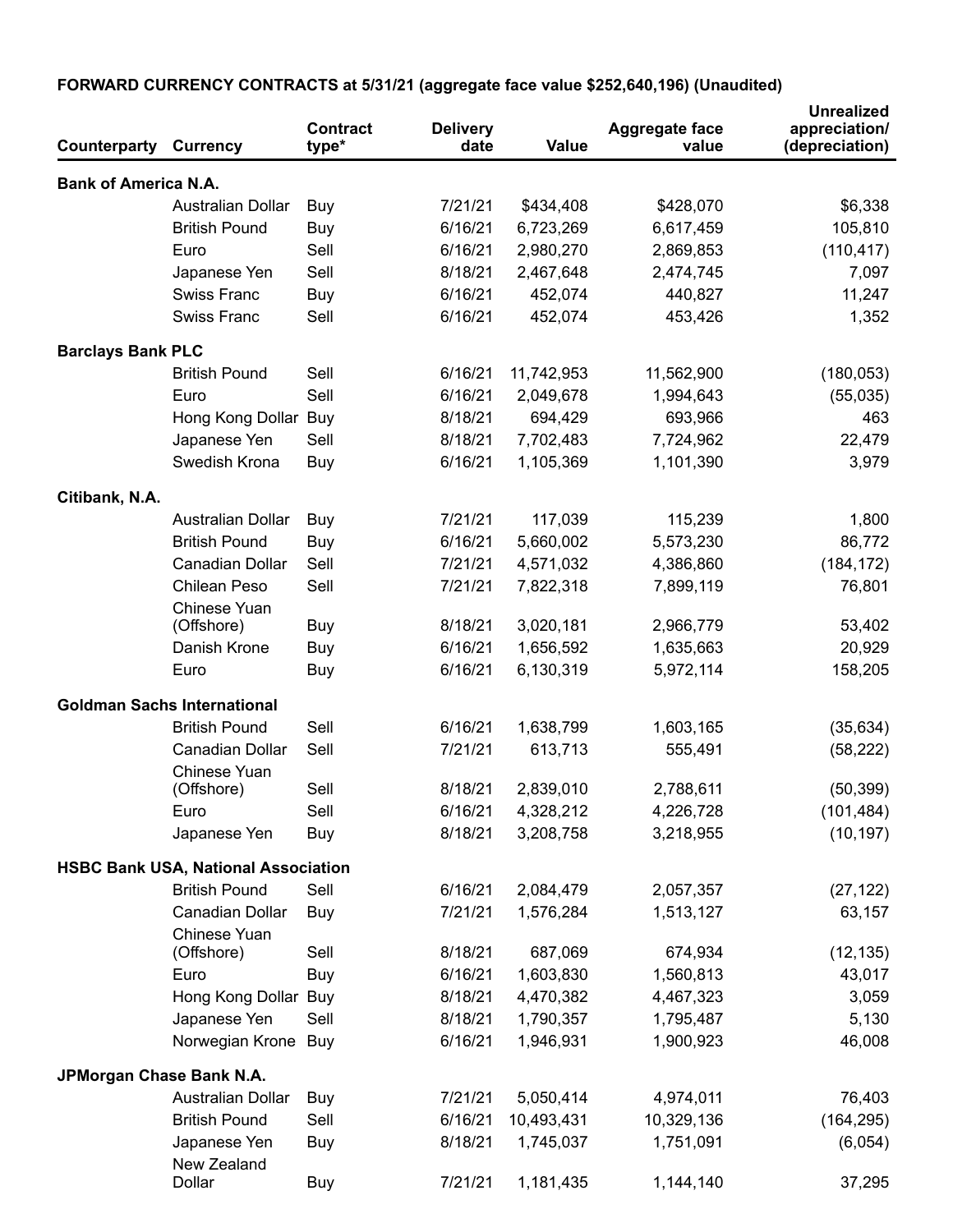|                              | Norwegian Krone                        | Buy        | 6/16/21 | 915,440    | 893,653    | 21,787     |
|------------------------------|----------------------------------------|------------|---------|------------|------------|------------|
|                              | Singapore Dollar                       | Buy        | 8/18/21 | 4,381,114  | 4,330,801  | 50,313     |
|                              | South Korean                           |            |         |            |            |            |
|                              | Won                                    | Buy        | 8/18/21 | 8,944,808  | 8,871,244  | 73,564     |
|                              | Swedish Krona                          | Buy        | 6/16/21 | 8,291,073  | 8,073,529  | 217,544    |
|                              | <b>Swiss Franc</b>                     | Buy        | 6/16/21 | 27,655,972 | 27,150,615 | 505,357    |
|                              | Morgan Stanley & Co. International PLC |            |         |            |            |            |
|                              | <b>Australian Dollar</b>               | Buy        | 7/21/21 | 1,834,699  | 1,806,397  | 28,302     |
|                              | <b>British Pound</b>                   | Sell       | 6/16/21 | 4,759,835  | 4,657,980  | (101, 855) |
|                              | Canadian Dollar                        | Sell       | 7/21/21 | 3,508,385  | 3,367,446  | (140, 939) |
|                              | Euro                                   | Buy        | 6/16/21 | 5,095,266  | 4,955,950  | 139,316    |
|                              | Japanese Yen                           | Sell       | 8/18/21 | 4,591,086  | 4,604,967  | 13,881     |
|                              | <b>Swiss Franc</b>                     | Sell       | 6/16/21 | 1,482,651  | 1,435,803  | (46, 848)  |
|                              |                                        |            |         |            |            |            |
| <b>NatWest Markets PLC</b>   |                                        |            | 6/16/21 |            |            |            |
|                              | <b>Swiss Franc</b>                     | Buy        |         | 477,338    | 460,681    | 16,657     |
|                              | <b>Swiss Franc</b>                     | Sell       | 6/16/21 | 477,338    | 478,761    | 1,423      |
|                              | <b>State Street Bank and Trust Co.</b> |            |         |            |            |            |
|                              | <b>Australian Dollar</b>               | Buy        | 7/21/21 | 4,721,590  | 4,649,789  | 71,801     |
|                              | <b>British Pound</b>                   | Sell       | 6/16/21 | 6,196,040  | 6,104,055  | (91, 985)  |
|                              | Canadian Dollar                        | Buy        | 7/21/21 | 3,135,750  | 3,010,147  | 125,603    |
|                              | Chinese Yuan                           |            |         |            |            |            |
|                              | (Offshore)                             | Sell       | 8/18/21 | 1,396,185  | 1,371,384  | (24, 801)  |
|                              | Euro                                   | Buy        | 6/16/21 | 7,780,017  | 7,571,189  | 208,828    |
|                              | Hong Kong Dollar                       | Sell       | 8/18/21 | 877,247    | 876,582    | (665)      |
|                              | <b>Israeli Shekel</b>                  | Buy        | 7/21/21 | 3,321,573  | 3,275,957  | 45,616     |
|                              | Japanese Yen                           | Buy        | 8/18/21 | 5,877,314  | 5,908,597  | (31, 283)  |
| <b>Toronto-Dominion Bank</b> |                                        |            |         |            |            |            |
|                              | Canadian Dollar                        | Sell       | 7/21/21 | 1,589,373  | 1,525,713  | (63, 660)  |
|                              | Chinese Yuan                           |            |         |            |            |            |
|                              | (Offshore)                             | Buy        | 8/18/21 | 385,357    | 378,504    | 6,853      |
|                              | Euro                                   | Buy        | 6/16/21 | 743,936    | 723,977    | 19,959     |
| <b>UBS AG</b>                |                                        |            |         |            |            |            |
|                              | Australian Dollar                      | Buy        | 7/21/21 | 1,999,266  | 1,965,233  | 34,033     |
|                              | <b>British Pound</b>                   | Buy        | 6/16/21 | 967,226    | 951,714    | 15,512     |
|                              | Canadian Dollar                        | Buy        | 7/21/21 | 6,348,297  | 6,093,176  | 255,121    |
|                              | Chinese Yuan                           |            |         |            |            |            |
|                              | (Offshore)                             | Sell       | 8/18/21 | 978,819    | 961,604    | (17, 215)  |
|                              | Euro                                   | Sell       | 6/16/21 | 8,666,943  | 8,431,192  | (235, 751) |
|                              | Hong Kong Dollar Buy                   |            | 8/18/21 | 454,680    | 454,368    | 312        |
|                              | Japanese Yen                           | Sell       | 8/18/21 | 5,035,753  | 5,056,643  | 20,890     |
|                              | Swedish Krona                          | Sell       | 6/16/21 | 634,923    | 618,823    | (16, 100)  |
| <b>WestPac Banking Corp.</b> |                                        |            |         |            |            |            |
|                              | Australian Dollar                      | Buy        | 7/21/21 | 1,595,353  | 1,571,162  | 24,191     |
|                              | <b>British Pound</b>                   | <b>Buy</b> | 6/16/21 | 301,193    | 290,415    | 10,778     |
|                              | Canadian Dollar                        | Sell       | 7/21/21 | 2,450,874  | 2,352,670  | (98, 204)  |
|                              | Euro                                   | Buy        | 6/16/21 | 5,411,702  | 5,266,138  | 145,564    |
|                              | Japanese Yen                           | Buy        | 8/18/21 | 2,662,602  | 2,670,800  | (8, 198)   |
|                              |                                        |            |         |            |            |            |

**Unrealized appreciation 2,883,948**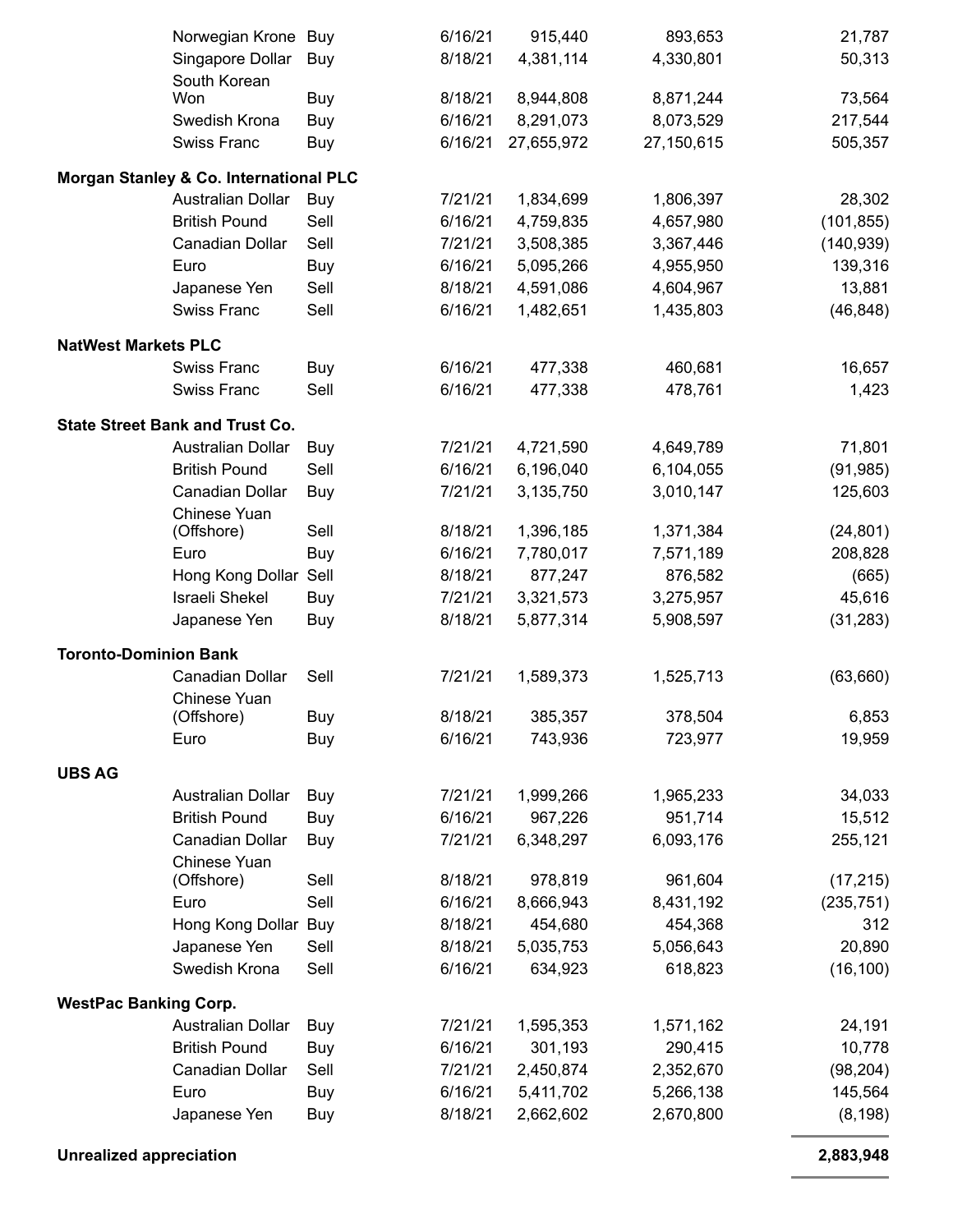The exchange currency for all contracts listed is the United States Dollar.

# **Notes to the fund's portfolio**

Unless noted otherwise, the notes to the fund's portfolio are for the close of the fund's reporting period, which ran fromSeptember 1, 2020 through May 31, 2021 (the reporting period). Within the following notes to the portfolio, references to "Putnam Management" represent Putnam Investment Management, LLC, the fund's manager, an indirect wholly-owned subsidiary of Putnam Investments, LLC, references to "ASC 820" represent Accounting Standards Codification 820 *Fair Value Measurements and Disclosures* and references to "OTC", if any, represent over-the-counter.

*(a)* Percentages indicated are based on net assets of \$402,614,959.

*(NON)* This security is non-income-producing.

*(AFF)* Affiliated company. For investments in Putnam Short Term Investment Fund, the rate quoted in the security description is the annualized 7-day yield of the fund at the close of the reporting period. Transactions during the period with any company which is under common ownership or control were as follows:

| Name of affiliate                   | <b>Fair value</b><br>as of<br>5/31/20 | <b>Purchase</b><br>cost               | proceeds | Sale Investment<br>income | <b>Shares</b><br>outstanding<br>and fair<br>value as of<br>5/31/21 |
|-------------------------------------|---------------------------------------|---------------------------------------|----------|---------------------------|--------------------------------------------------------------------|
| <b>Short-term investments</b>       |                                       |                                       |          |                           |                                                                    |
| <b>Putnam Short Term Investment</b> |                                       |                                       |          |                           |                                                                    |
| Fund <sup>*</sup>                   |                                       | \$2,630,050 \$70,244,590 \$70,161,464 |          | \$4.426                   | \$2,713,176                                                        |
|                                     |                                       |                                       |          |                           |                                                                    |
| <b>Total Short-term investments</b> |                                       | \$2,630,050 \$70,244,590 \$70,161,464 |          | \$4.426                   | \$2,713,176                                                        |

\* Management fees charged to Putnam Short Term Investment Fund have been waived by Putnam Management. There were no realized or unrealized gains or losses during the period.

- *(SEGSF)* This security, in part or in entirety, was pledged and segregated with the custodian for collateral on certain derivative contracts at the close of the reporting period. Collateral at period end totaled \$483,000.
	- *(F)* This security is valued by Putnam Management at fair value following procedures approved by the Trustees. Securities are classified as Level 3 for ASC 820 based on the securities' valuation inputs.
	- *(i)* This security was pledged, or purchased with cash that was pledged, to the fund for collateral on certain derivative contracts.
	- *(P)* This security was pledged, or purchased with cash that was pledged, to the fund for collateral on certain derivative contracts. The rate quoted in the security description is the annualized 7-day yield of the fund at the close of the reporting period.
	- *(R)* Real Estate Investment Trust.

At the close of the reporting period, the fund maintained liquid assets totaling \$613,087 to cover certain derivative contracts.

Unless otherwise noted, the rates quoted in Short-term investments security descriptions represent the weighted average yield to maturity.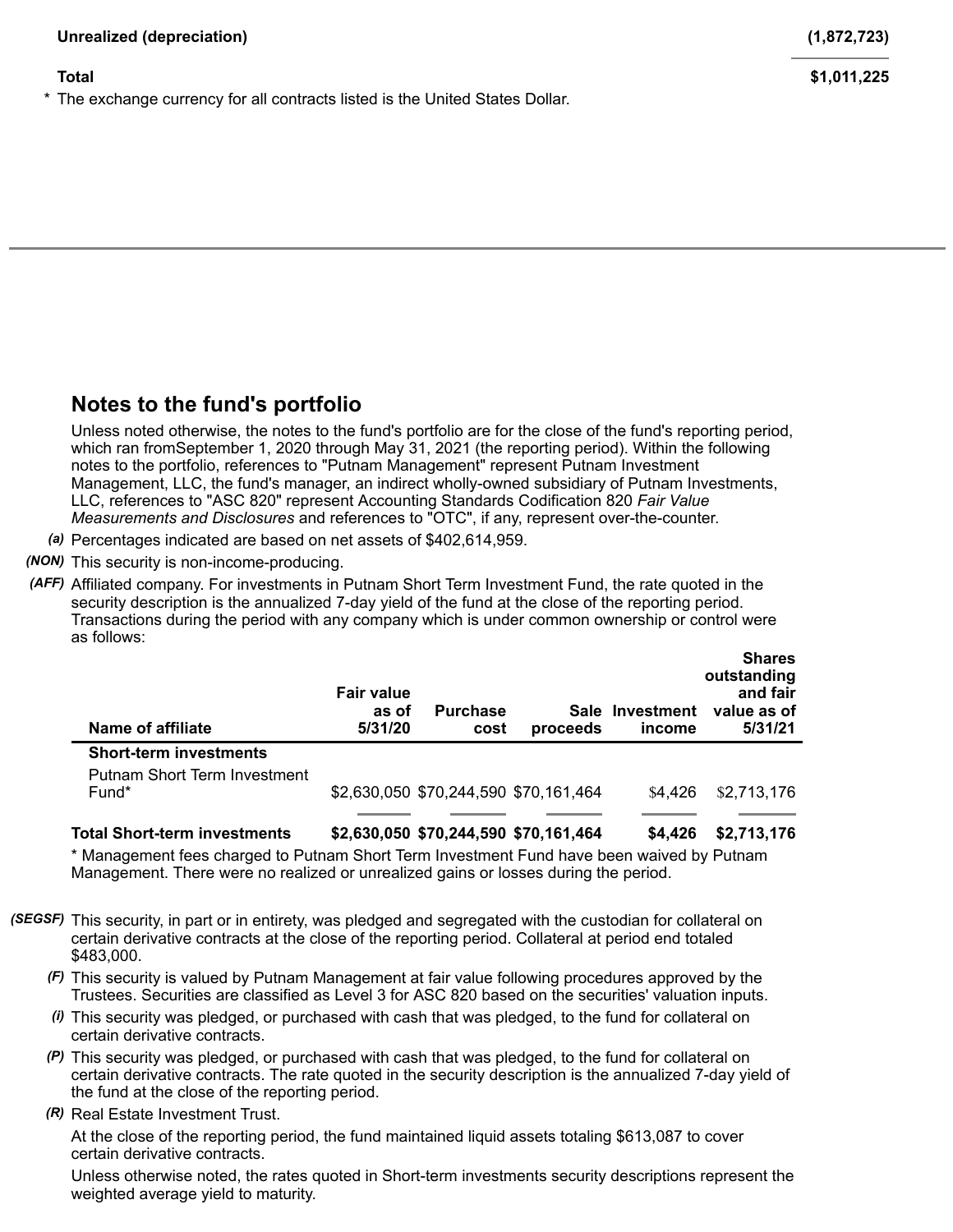The fund had the following sector concentrations greater than 10% at the close of the reporting period (as a percentage of net assets):

| Industrials            | 20.40% |
|------------------------|--------|
| Consumer discretionary | 20.3   |
| Financials             | 13.8   |
| Information technology | 12.9   |
| Communication services | 104    |

**Security valuation:** Portfolio securities and other investments are valued using policies and procedures adopted by the Board of Trustees. The Trustees have formed a Pricing Committee to oversee the implementation of these procedures and have delegated responsibility for valuing the fund's assets in accordance with these procedures to Putnam Management. Putnam Management has established an internal Valuation Committee that is responsible for making fair value determinations, evaluating the effectiveness of the pricing policies of the fund and reporting to the Pricing Committee.

Investments for which market quotations are readily available are valued at the last reported sales price on their principal exchange, or official closing price for certain markets, and are classified as Level 1 securities under ASC 820. If no sales are reported, as in the case of some securities that are traded OTC, a security is valued at its last reported bid price and is generally categorized as a Level 2 security.

Investments in open-end investment companies (excluding exchange-traded funds), if any, which can be classified as Level 1 or Level 2 securities, are valued based on their net asset value. The net asset value of such investment companies equals the total value of their assets less their liabilities and divided by the number of their outstanding shares.

Many securities markets and exchanges outside the U.S. close prior to the scheduled close of the New York Stock Exchange and therefore the closing prices for securities in such markets or on such exchanges may not fully reflect events that occur after such close but before the scheduled close of the New York Stock Exchange. Accordingly, on certain days, the fund will fair value certain foreign equity securities taking into account multiple factors including movements in the U.S. securities markets, currency valuations and comparisons to the valuation of American Depository Receipts, exchange-traded funds and futures contracts. The foreign equity securities, which would generally be classified as Level 1 securities, will be transferred to Level 2 of the fair value hierarchy when they are valued at fair value. The number of days on which fair value prices will be used will depend on market activity and it is possible that fair value prices will be used by the fund to a significant extent. Securities quoted in foreign currencies, if any, are translated into U.S. dollars at the current exchange rate. Shortterm securities with remaining maturities of 60 days or less are valued using an independent pricing service approved by the Trustees, and are classified as Level 2 securities.

To the extent a pricing service or dealer is unable to value a security or provides a valuation that Putnam Management does not believe accurately reflects the security's fair value, the security will be valued at fair value by Putnam Management in accordance with policies and procedures approved by the Trustees. Certain investments, including certain restricted and illiquid securities and derivatives, are also valued at fair value following procedures approved by the Trustees. These valuations consider such factors as significant market or specific security events such as interest rate or credit quality changes, various relationships with other securities, discount rates, U.S. Treasury, U.S. swap and credit yields, index levels, convexity exposures, recovery rates, sales and other multiples and resale restrictions. These securities are classified as Level 2 or as Level 3 depending on the priority of the significant inputs.

To assess the continuing appropriateness of fair valuations, the Valuation Committee reviews and affirms the reasonableness of such valuations on a regular basis after considering all relevant information that is reasonably available. Such valuations and procedures are reviewed periodically by the Trustees. The fair value of securities is generally determined as the amount that the fund could reasonably expect to realize from an orderly disposition of such securities over a reasonable period of time. By its nature, a fair value price is a good faith estimate of the value of a security in a current sale and does not reflect an actual market price, which may be different by a material amount.

**Forward currency contracts:** The fund buys and sells forward currency contracts, which are agreements between two parties to buy and sell currencies at a set price on a future date. These contracts were used to hedge foreign exchange risk.

The U.S. dollar value of forward currency contracts is determined using current forward currency exchange rates supplied by a quotation service. The fair value of the contract will fluctuate with changes in currency exchange rates. The contract is marked to market daily and the change in fair value is recorded as an unrealized gain or loss. The fund records a realized gain or loss equal to the difference between the value of the contract at the time it was opened and the value at the time it was closed when the contract matures or by delivery of the currency. The fund could be exposed to risk if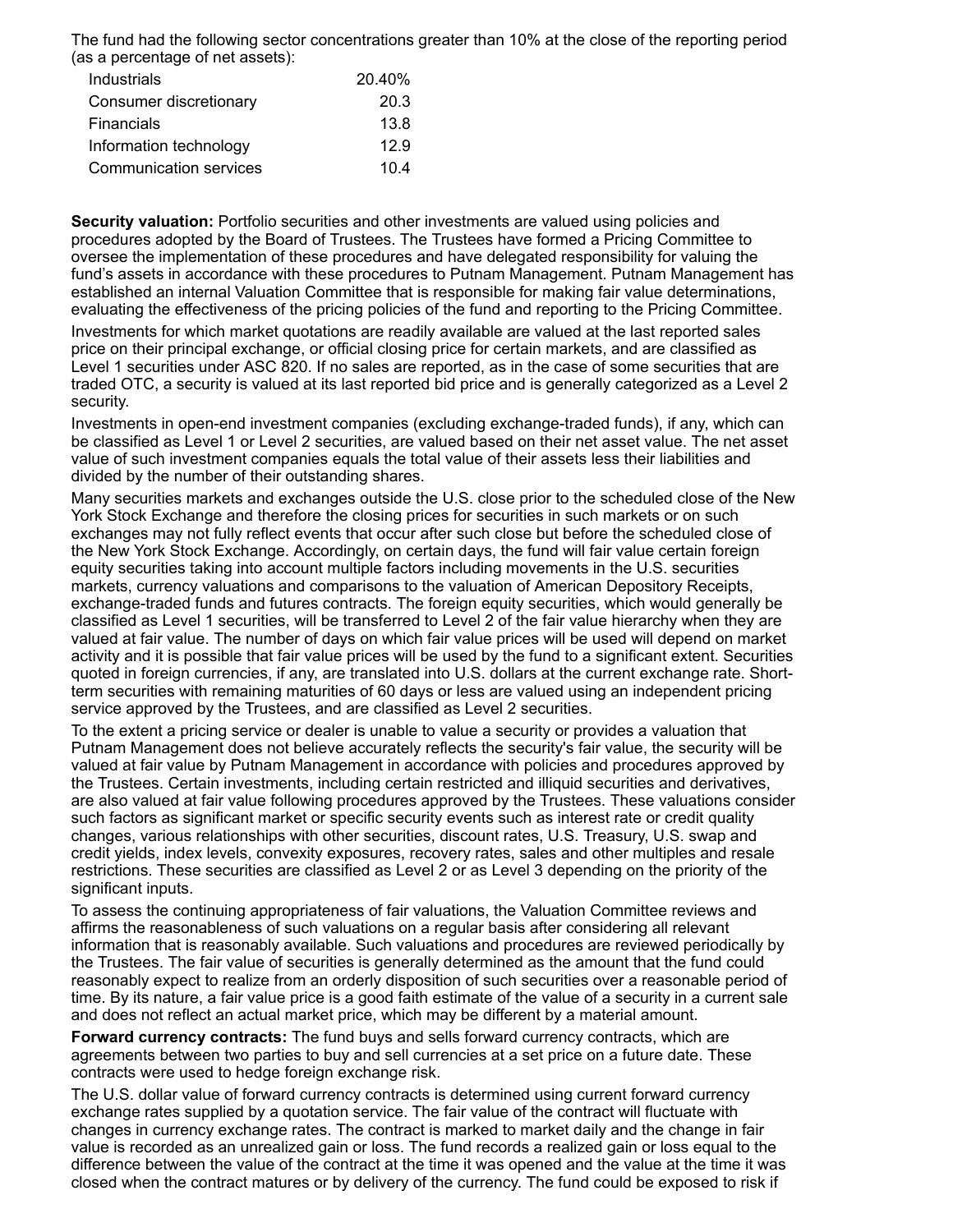the value of the currency changes unfavorably, if the counterparties to the contracts are unable to meet the terms of their contracts or if the fund is unable to enter into a closing position.

For the fund's average contract amount on forward currency contracts, see the appropriate table at the end of these footnotes.

**Master agreements:** The fund is a party to ISDA (International Swaps and Derivatives Association, Inc.) Master Agreements that govern OTC derivative and foreign exchange contracts and Master Securities Forward Transaction Agreements that govern transactions involving mortgage-backed and other asset-backed securities that may result in delayed delivery (Master Agreements) with certain counterparties entered into from time to time. The Master Agreements may contain provisions regarding, among other things, the parties' general obligations, representations, agreements, collateral requirements, events of default and early termination. With respect to certain counterparties, in accordance with the terms of the Master Agreements, collateral posted to the fund is held in a segregated account by the fund's custodian and, with respect to those amounts which can be sold or repledged, are presented in the fund's portfolio.

Collateral pledged by the fund is segregated by the fund's custodian and identified in the fund's portfolio. Collateral can be in the form of cash or debt securities issued by the U.S. Government or related agencies or other securities as agreed to by the fund and the applicable counterparty. Collateral requirements are determined based on the fund's net position with each counterparty.

With respect to ISDA Master Agreements, termination events applicable to the fund may occur upon a decline in the fund's net assets below a specified threshold over a certain period of time. Termination events applicable to counterparties may occur upon a decline in the counterparty's long-term or shortterm credit ratings below a specified level. In each case, upon occurrence, the other party may elect to terminate early and cause settlement of all derivative and foreign exchange contracts outstanding, including the payment of any losses and costs resulting from such early termination, as reasonably determined by the terminating party. Any decision by one or more of the fund's counterparties to elect early termination could impact the fund's future derivative activity.

At the close of the reporting period, the fund had a net liability position of \$609,094 on open derivative contracts subject to the Master Agreements. Collateral posted by the fund at period end for these agreements totaled \$483.000 and may include amounts related to unsettled agreements.

ASC 820 establishes a three-level hierarchy for disclosure of fair value measurements. The valuation hierarchy is based upon the transparency of inputs to the valuation of the fund's investments. The three levels are defined as follows:

**Level 1:** Valuations based on quoted prices for identical securities in active markets.

**Level 2:** Valuations based on quoted prices in markets that are not active or for which all significant inputs are observable, either directly or indirectly.

**Level 3:** Valuations based on inputs that are unobservable and significant to the fair value measurement.

The following is a summary of the inputs used to value the fund's net assets as of the close of the reporting period:

|                                   | <b>Valuation inputs</b> |                    |         |  |
|-----------------------------------|-------------------------|--------------------|---------|--|
| <b>Investments in securities:</b> | Level 1                 | Level <sub>2</sub> | Level 3 |  |
| Common stocks <sup>*</sup> :      |                         |                    |         |  |
| Australia                         | \$11,334,382            | s—                 | Œ.      |  |
| Canada                            | 35,371,525              |                    |         |  |
| Chile                             | 8,412,099               |                    |         |  |
| China                             | 4,673,736               |                    |         |  |
| <b>Denmark</b>                    | 6,609,398               |                    |         |  |
| France                            | 44,733,423              |                    |         |  |
| Germany                           | 8,992,710               |                    |         |  |
| Greece                            | 17,060,295              |                    |         |  |